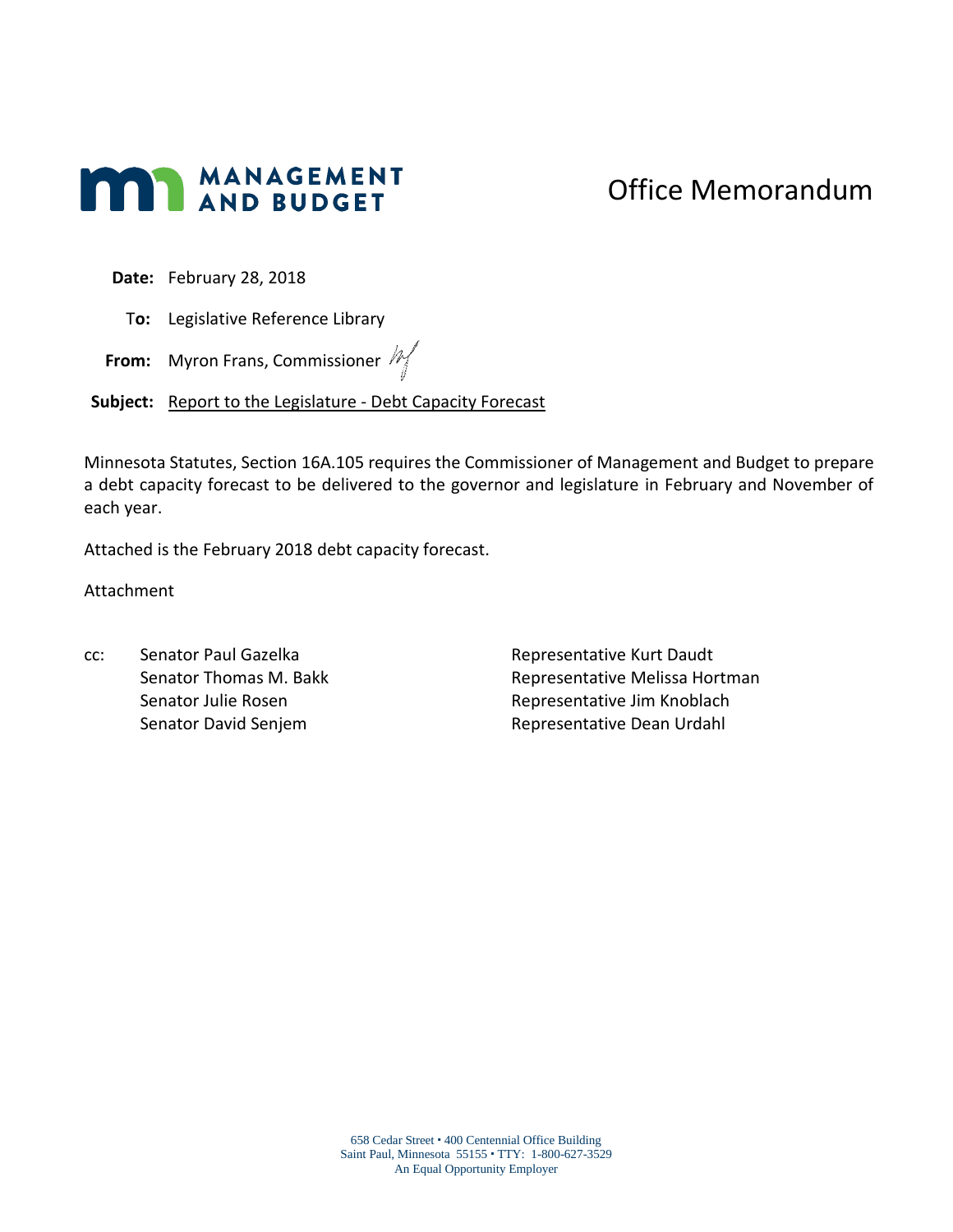### **Minnesota Management and Budget Debt Capacity Forecast February 2018**

#### **Introduction**

Minnesota Statutes, Section 16A.105 requires the Commissioner of Management and Budget ("MMB") to prepare a debt capacity forecast to be delivered to the governor and legislature in February and November of each year.

#### **Statement of Indebtedness**

The statement of indebtedness describes the amount of debt we are currently obligated to repay. As of February 28, 2018, the state of Minnesota has outstanding principal totaling \$7,802,060,000, which includes \$6,256,740,000 in outstanding principal for general obligation bonds (both various purpose and trunk highway bonds) and \$1,545,320,000 in outstanding principal for other tax-supported obligations. Please see the attached Exhibit 1 for more detail about these obligations.

The state has no general obligation short-term notes outstanding.

#### **Debt Service Costs**

The details of the actual and forecasted debt service costs for all of the state's tax-supported debt are provided in the following table. For the purpose of this forecast, the assumption for future capital budgets for various purpose general obligation bonds is \$800 million in the evennumbered years and \$230 million in the odd-numbered years. For trunk highway bonds, the forecast amounts for existing bond authorizations have been prepared based upon information provided by the Department of Transportation and do not assume any additional bond authorizations. The column entitled "Other Tax-Supported Bonds" reflects the actual debt service obligations in each fiscal year for the non-general obligation debt identified in Exhibit 1; it does not reflect the total amount appropriated in each fiscal year for such obligations. The estimate for interest rates used for future bond issues is derived from the IHS Economics ("IHS") data used to develop the February 2018 Budget and Economic Forecast.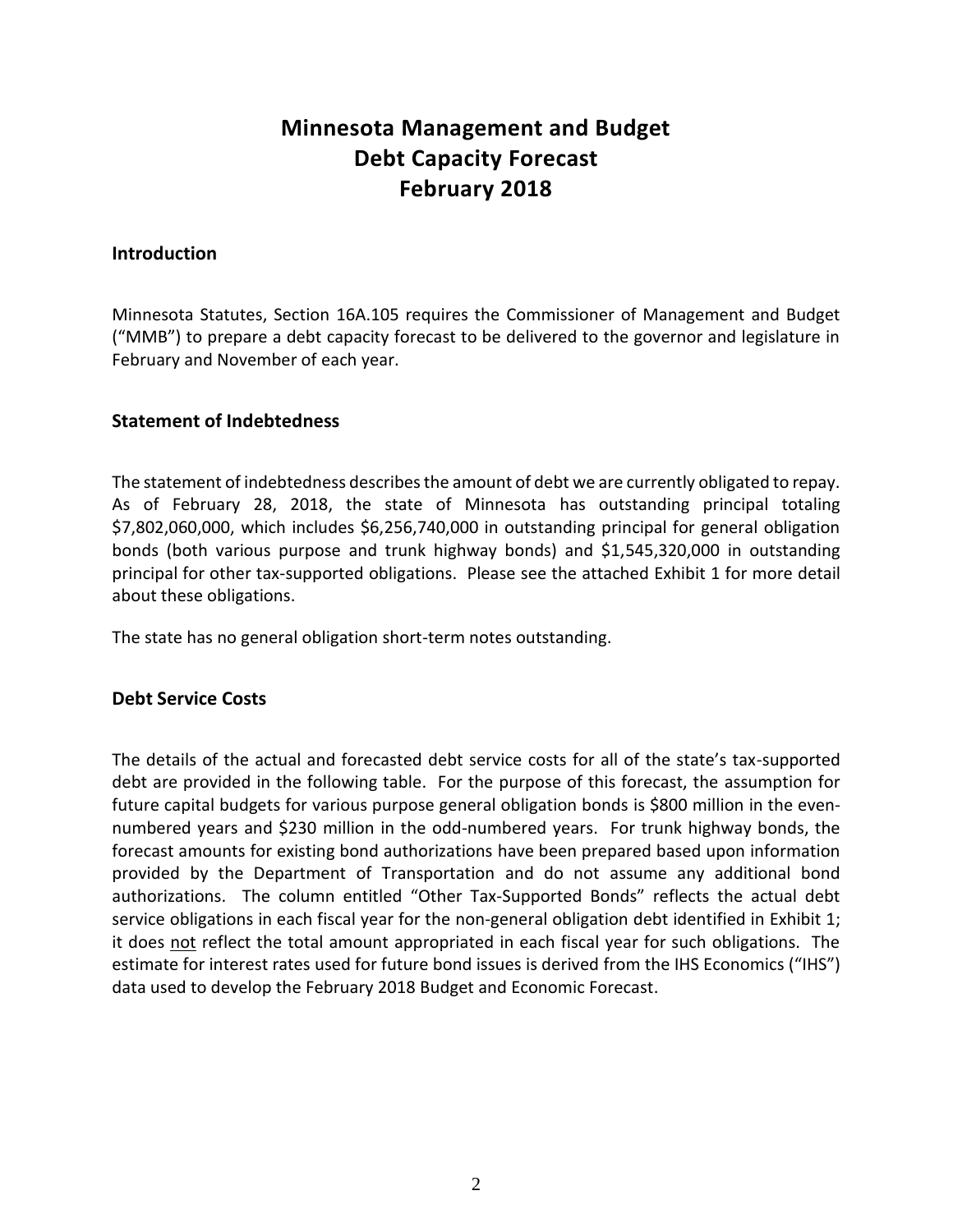#### **Annual Debt Service Costs (\$ in Thousands)**

|                    | <b>General Obligation Bonds</b> |             |           |                        |             |
|--------------------|---------------------------------|-------------|-----------|------------------------|-------------|
|                    | <b>Trunk Highway</b>            |             |           | Other Tax              |             |
| <b>Fiscal Year</b> | <b>Various Purpose</b>          | <b>Fund</b> | Subtotal  | <b>Supported Bonds</b> | Total       |
| 2006 actual        | \$353,728                       | \$36,347    | \$390,075 | \$10,629               | \$400,705   |
| 2007 actual        | \$400,146                       | \$53,752    | \$453,898 | \$14,695               | \$468,593   |
| 2008 actual        | \$409,426                       | \$52,170    | \$461,596 | \$17,999               | \$479,595   |
| 2009 actual        | \$452,978                       | \$59,542    | \$512,520 | \$24,259               | \$536,779   |
| 2010 actual        | \$429,123                       | \$70,542    | \$499,665 | \$27,640               | \$527,305   |
| 2011 actual        | \$398,799                       | \$45,225    | \$444,024 | \$30,393               | \$474,417   |
| 2012 actual        | \$190,799                       | \$72,601    | \$263,400 | \$38,194               | \$301,594   |
| 2013 actual        | \$222,584                       | \$120,305   | \$342,889 | \$49,236               | \$392,125   |
| 2014 actual        | \$619,935                       | \$136,488   | \$756,423 | \$97,492               | \$853,915   |
| 2015 actual        | \$623,060                       | \$154,593   | \$777,653 | \$147,149              | \$924,802   |
| 2016 actual        | \$609,285                       | \$180,725   | \$790,010 | \$148,484              | \$938,494   |
| 2017 actual        | \$529,215                       | \$193,539   | \$722,754 | \$150,838              | \$873,592   |
| 2018 forecast      | \$563,123                       | \$211,009   | \$774,132 | \$150,441              | \$924,574   |
| 2019 forecast      | \$575,007                       | \$216,125   | \$791,132 | \$150,374              | \$941,506   |
| 2020 forecast      | \$571,989                       | \$222,957   | \$794,946 | \$141,099              | \$936,045   |
| 2021 forecast      | \$605,977                       | \$230,318   | \$836,295 | \$150,832              | \$987,127   |
| 2022 forecast      | \$622,474                       | \$241,032   | \$863,506 | \$140,756              | \$1,004,262 |
| 2023 forecast      | \$601,667                       | \$255,712   | \$857,379 | \$139,311              | \$996,689   |
| 2024 forecast      | \$607,142                       | \$256,572   | \$863,714 | \$139,441              | \$1,003,155 |
| $*$ $    -$        |                                 |             |           |                        |             |

*\*Totals may not add due to rounding.*

#### **Debt Authorized and Unissued**

As of February 28, 2018, the state has authorized but not yet issued (sold) general obligation bonds for various purposes and trunk highway purposes totaling \$2,121,857,300. In addition to the general obligation bonds, the state has authorized appropriation bonds that have not been sold. The 2015 and 2017 Legislatures authorized the sale of \$65 million of state appropriation bonds by the Housing Finance Agency to finance a housing infrastructure bonding program, of which \$45.02 million remains unissued as of February 2018. The 2015 and 2017 Legislatures also authorized \$22.5 million of state appropriation bonds for the Lewis and Clark Regional Water System project, of which \$3.5 million remains unissued as of February 2018. The 2012 Legislature authorized \$10 million in state appropriation bonds to finance the pay for performance bond program, which bonds remain unissued. The total amount of authorized and unissued taxsupported obligations is \$2,180,377,300. All other currently authorized tax-supported obligations have been issued.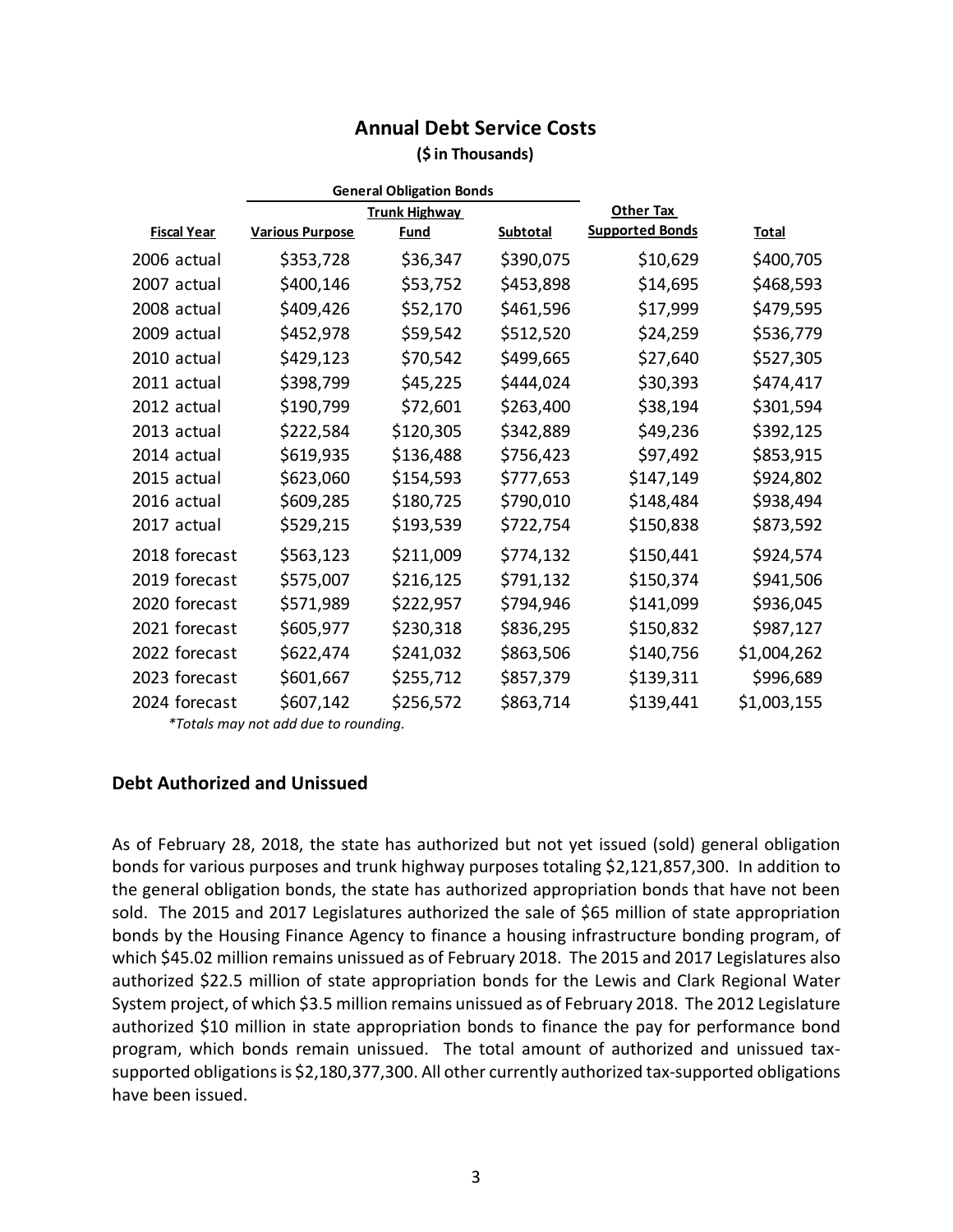#### **Managing State Debt Capacity**

MMB adopted Capital Investment Guidelines in December 2009, to measure and track the debt of the state. Debt or capital investment guidelines are used to assist in decision making, communicate policy goals, provide recommendations for the structure of debt issues, and demonstrate a commitment to long-term capital and financial planning. MMB's guidelines are intended to:

- Be consistent with measures used by the credit rating agencies and foster direct comparisons with the debt burdens of other states;
- Be comprehensive to ensure all kinds of tax-supported debt obligations are recognized; and
- Continue Minnesota's conservative financial management practices.

Adherence to a debt management policy signals to rating agencies and the capital markets that a government is well managed and therefore is likely to meet its debt obligations in a timely manner. The Capital Investment Guidelines are:

- 1. Total tax-supported principal outstanding shall be 3.25% or less of total state personal income.
- 2. Total amount of principal (both issued, and authorized but unissued) for state general obligations, state moral obligations, equipment capital leases, and real estate capital leases are not to exceed 6% of state personal income.
- 3. 40% of general obligation debt shall be due within five years and 70% within ten years, if consistent with the useful life of the financed assets and/or market conditions.

The first two guidelines help to determine our capacity for additional debt. Both guidelines compare the state's debt<sup>1</sup> to the state's personal income. The first comparison is what the state owes, based on the amount of debt we have sold. The second comparison is what the state would owe if all the debt that has been authorized were sold. The third guideline helps determine how well we manage how quickly we pay off our general obligation debt.

#### **Debt Capacity Guideline #1**

 $\overline{a}$ 

Guideline #1 compares the total amount of debt the state has sold and currently owes to the state's personal income. Each bonding bill authorizes MMB to sell bonds and use the proceeds for the projects identified in the bill. For any given bond authorization, we typically sell bonds over a period of years to make the funds available for the projects when needed, and not sooner. For example, if \$800 million were authorized in 2018, we assume we would sell \$120 million of

 $1$  "State debt" refers to tax-supported debt and includes state general obligation debt (both various purpose and trunk highway), certificates of participation and lease revenue bonds, state issued appropriation bonds, and other issuer bonds supported by a state appropriation.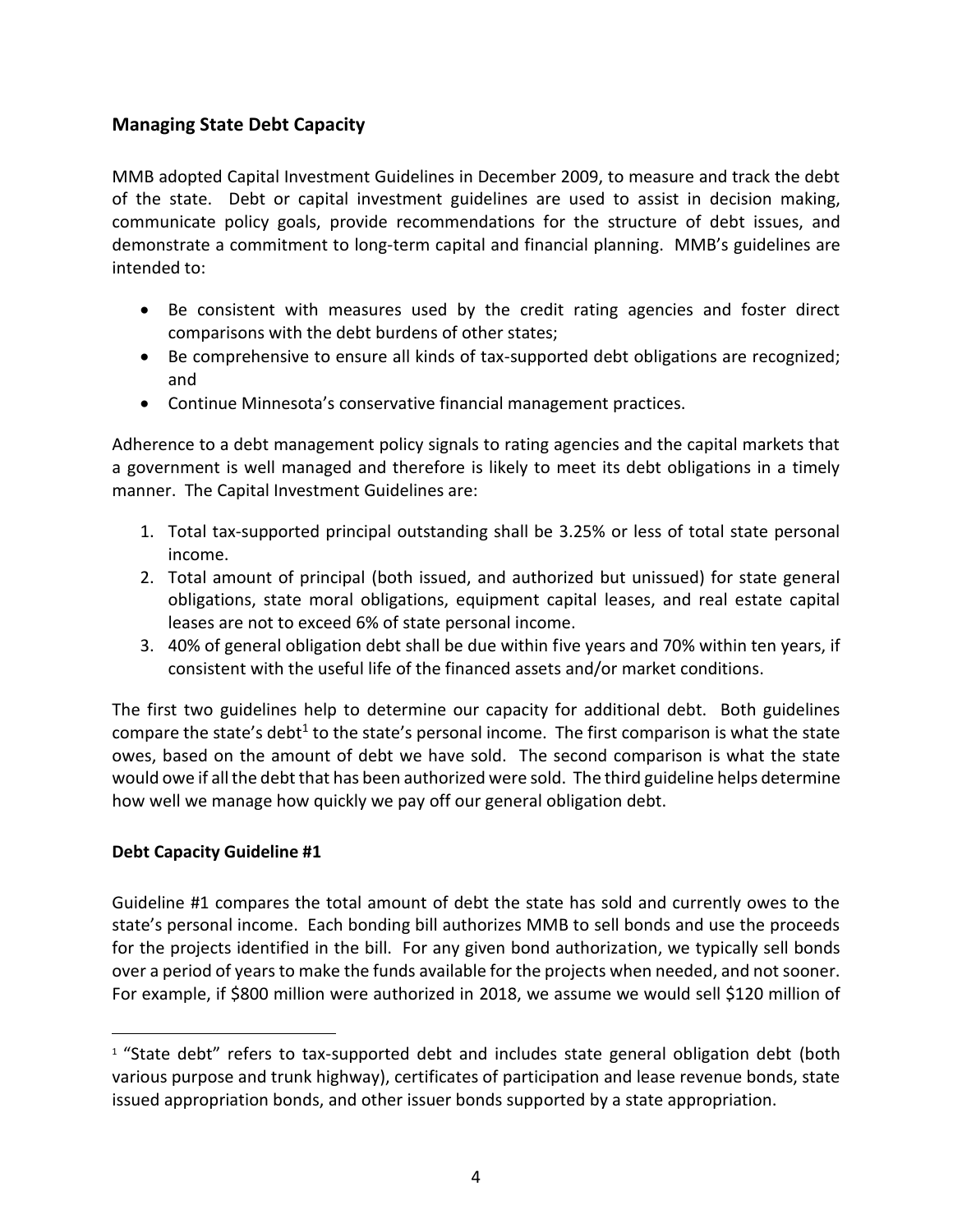bonds in 2018, an additional \$280 million in 2019, and the remainder in the following years. It may be five years or more before the total amount authorized in each bonding bill is actually sold.

Our measure for Guideline #1 is that the amount of debt sold and currently owed does not exceed 3.25% of personal income. The state is currently within Guideline #1.

| Tax-supported principal sold                                   | \$7.802 billion   |
|----------------------------------------------------------------|-------------------|
| FY 2018 state personal income estimate - IHS forecast          | \$302.048 billion |
| As a percent of state personal income, not to exceed 3.25%     | 2.58%             |
| Estimate of maximum amount of tax-supported debt that could be |                   |
| sold today before exceeding Guideline #1*                      | \$2.015 billion*  |

\*Bonds authorized are typically not sold all at once; they are sold over several years.

#### **Debt Capacity Guideline #2**

Guideline #2 compares the total amount of authorized state debt, including state moral obligations and equipment capital leases, to personal income. This guideline differs from the first guideline in that it includes all authorized state debt, whether it has been sold or not, compared to the first guideline, which only includes the amount of bonds sold. It also captures state moral obligations and equipment capital leases.

Our measure for Guideline #2 is that total debt authorized does not exceed 6% of personal income. The state is currently within Guideline #2.

| Total principal sold plus authorized and not yet sold     | \$11.636 billion  |
|-----------------------------------------------------------|-------------------|
| FY 2018 state personal income estimate - IHS forecast     | \$302.048 billion |
| As a percent of state personal income, not to exceed 6.0% | 3.85%             |
| Estimated maximum amount of additional tax-supported debt |                   |
| that could be authorized before exceeding Guideline #2    | \$6.487 billion   |

#### **Debt Capacity Guideline #3**

Guideline #3 evaluates how quickly we pay off our general obligation bonds. Our goal is that no less than 40% of our general obligation debt is paid within five years and no less than 70% within ten years. MMB structures general obligation debt to comply with this guideline.

Of the state's general obligation bonds outstanding on June 30, 2017, 41.1 percent were scheduled to mature within five years and 72.1 percent were scheduled to mature with ten years. Furthermore, of the state's general obligation bonds expected to be outstanding on June 30, 2018, 42.1 percent are scheduled to mature within five years and 73.4 percent are scheduled to mature with ten years. The state is currently within Guideline #3.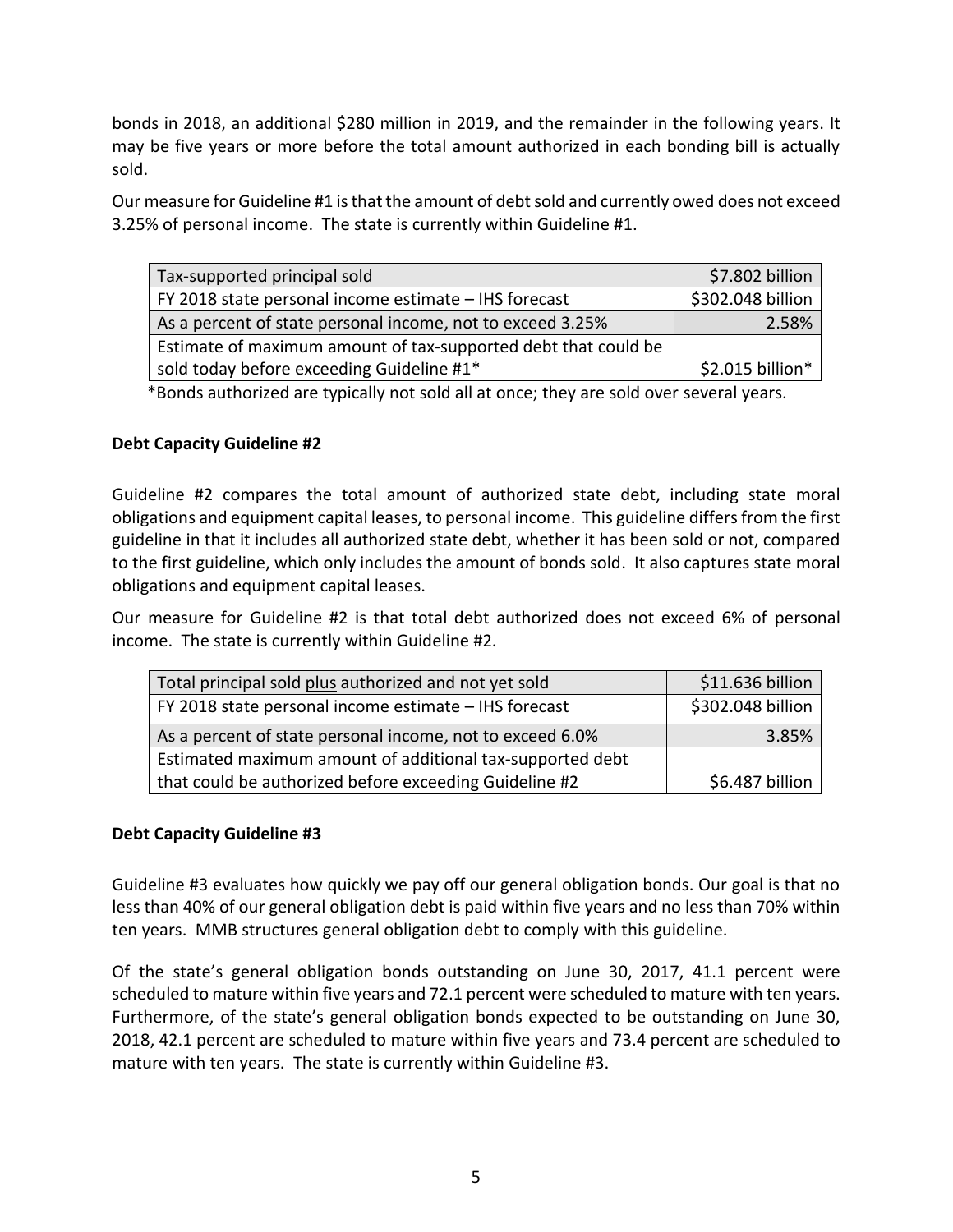#### **Maximum Debt Capacity under Current Guidelines**

The maximum debt capacity refers to the amount of additional debt that could be authorized each legislative session without exceeding our debt guidelines. This information can be used to answer the question of how big a bonding bill *could* be, but does not suggest how big a bonding bill *should* be. The table below shows the maximum annual new debt authorizations until the limit in either Guideline #1 or Guideline #2 is reached. Our calculations assume that the maximum amount of state debt would be authorized. The table also shows the additional general fund debt service costs resulting from the maximum authorizations.

|                                                                         |                | FY              | FY    | <b>FY</b> | FY                    | FY                            |
|-------------------------------------------------------------------------|----------------|-----------------|-------|-----------|-----------------------|-------------------------------|
| <b>Dollars in millions</b>                                              | 2018           | 2019            | 2020  | 2021      | 2022                  | 2023                          |
| <b>Bonding Bill Assumed in Feb '18 Forecast</b>                         | \$800          | \$230           | \$800 | \$230     | \$800                 | \$230                         |
| <b>Maximum New Debt Authorizations Within Debt</b><br><b>Guidelines</b> |                | \$3,500 \$1,220 | \$800 |           | \$750 \$2,700 \$1,350 |                               |
| <b>Impact on Guideline #1</b>                                           | 2.63%          |                 |       |           |                       | 2.89% 3.22% 3.25% 3.24% 3.25% |
| <b>Impact on Guideline #2</b>                                           | 4.58%          | 4.53%           | 4.36% | 4.16%     | 4.47%                 | 4.41%                         |
| <b>Additional Debt Service Required</b>                                 | S <sub>0</sub> | <b>S42</b>      | \$138 | \$264     | \$289                 | \$341                         |

It is IMPORTANT to note that:

- 1. The amounts listed in the "Maximum New Debt Authorizations" line could be allocated among any of the following types of debt: various purpose general obligation bonds, trunk highway general obligation bonds, state general fund appropriation bonds, certificates of participation and real estate and equipment capital leases.
- 2. The assumptions for personal income are based on the February 2018 Forecast information provided by IHS. Changes to personal income in subsequent forecasts will change the estimated capacity of both Guidelines #1 and #2.